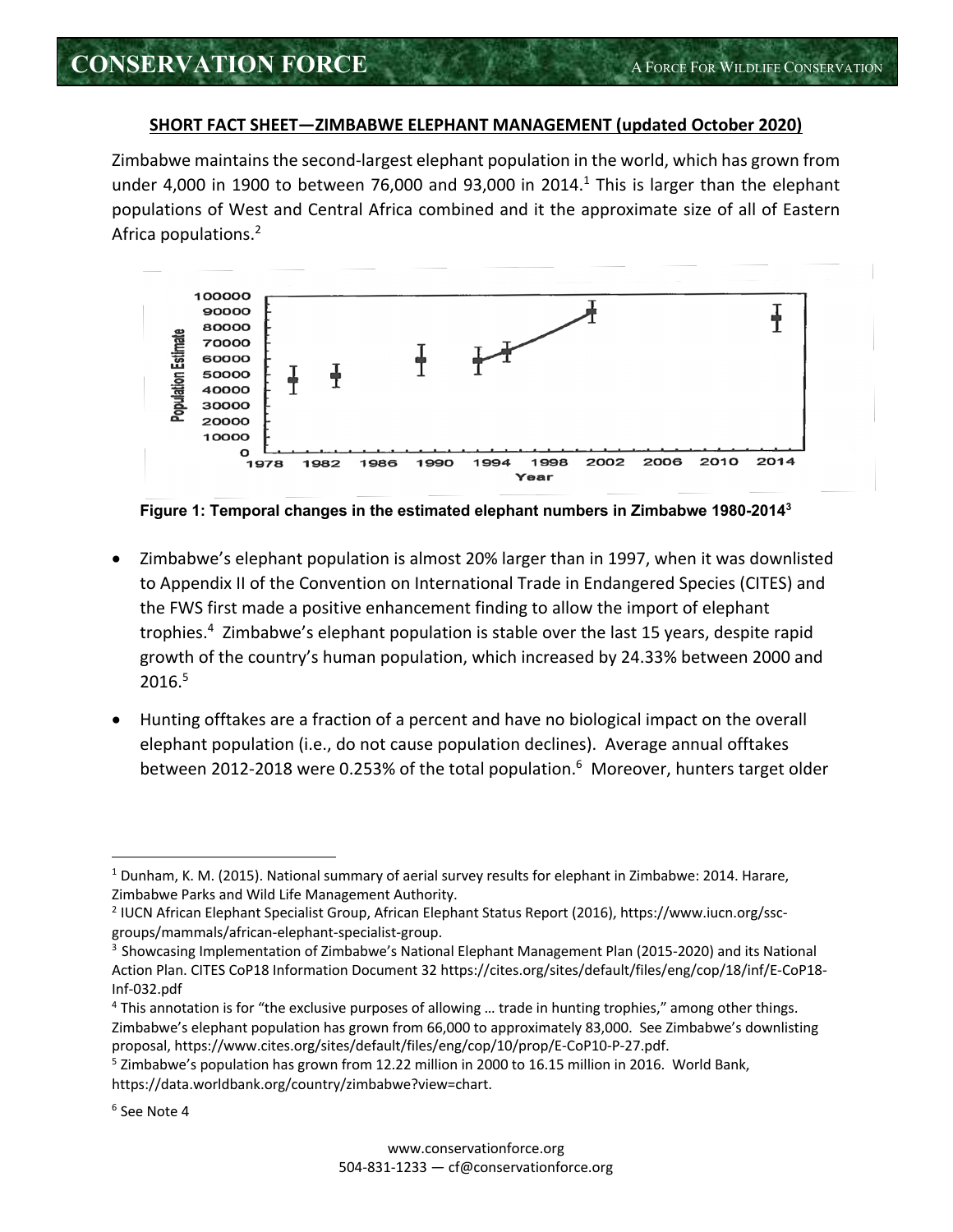bull elephant that have already reproduced and spread their genes. Removal of older bulls tends to increase population growth rates. $<sup>7</sup>$ </sup>

- Zimbabwe's wildlife authority, the Zimbabwe Parks and Wildlife Management Authority (ZPWMA), is a "parastatal" thus self-funded.
- $\bullet$  Hunting areas in Zimbabwe (96,280 km<sup>2</sup>) are over three times the size of the national parks or strictly protected areas (30,890 km<sup>2</sup>).<sup>8</sup> The elephant habitat includes approximately 27,000 km<sup>2</sup> in National Parks, 18,900 km<sup>2</sup> in Safari Areas, over 50,000 km<sup>2</sup> in Communal (CAMPFIRE) Areas, and 7,000 km<sup>2</sup> in private conservancies.<sup>9</sup> Communal (CAMPFIRE) Areas (90%) and private conservancies are almost wholly funded by hunting revenues.
- Hunting fees make up a significant portion of ZPWMA's revenues. Trophy and concession fees generated almost \$5.1 million for ZPWMA in 2014. Over half of these fees were paid by U.S. clients. Approximately 80% of ZPWMA's revenues are allocated for law enforcement. Put simply, hunting revenues from U.S. hunters pay for most of the antipoaching across Zimbabwe's elephant range. And the FWS suspension of elephant trophy imports reduced ZPWMA's revenues by almost 14% in 2014 compared to 2013. The suspension has reduced the revenues available for ZPWMA (as well as CAMPFIRE communities and individual operators) to combat poaching.10
- Poaching in Zimbabwe has generally been kept under control so as not to have a national effect. Hunting operators support this successful control of poaching by funding their own patrol teams, paying salaries for community scouts, and assisting ZPWMA with equipment, rations, petrol, etc. Hunting operators are the first line of defense against poaching. For example, a sample of 15 operators spent approximately \$1.32 million in 2015 to protect an area exceeding 28,000  $km^2$ .<sup>11</sup> One operator, Charlton McCallum Safaris in the Dande/ Mbire areas, spends an average of \$85,000/year on anti-poaching. From 2010 to 2016, their efforts led to an 80% decline in elephant poaching.<sup>12</sup>

<sup>7</sup> ZPWMA (April 2014, July 2015); R.B Martin, Background Study (Apr. 2005).

<sup>8</sup> Enhancement and Non-Detrimental Findings for *Panthera leo* in Zimbabwe, ZPWMA, October 2016 - CAMPFIRE Association, The Role of Trophy Hunting of Elephant in Support of the Zimbabwe CAMPFIRE Program. December 2016 - Desktop Review of the Communal Areas Management Program for Indigenous Resources (CAMPFIRE) and other Community-Based Natural Resource Management Models in the Region. Ministry of Environment Water & Climate. Government of Zimbabwe (2017).

<sup>9</sup> UN Protected Planet, https://protectedplanet.net; CAMPFIRE Association of Zimbabwe Press Statement (November 2017), http://campfirezimbabwe.org/index.php/news-spotlight/26-press-stateme...1. Elephant habitat in Zimbabwe also includes over 10,000 km<sup>2</sup> in Forest Areas managed by the parastatal Forestry Commission.

 $10$  Note that hunting and concession fees are considerably higher than this, but because of the grant of "appropriate authority," hunting fees accrue to the landholder on communal and private land, not to ZPWMA. "Appropriate authority" incentivizes landholders to maintain and increase wildlife populations because they retain the benefits of the sustainable use. ZPWMA (April 2014, July 2015).

<sup>11</sup> ZPWMA (October 2016).

<sup>12</sup> Dande Anti-Poaching Unit Website, http://dapuzim.com/.